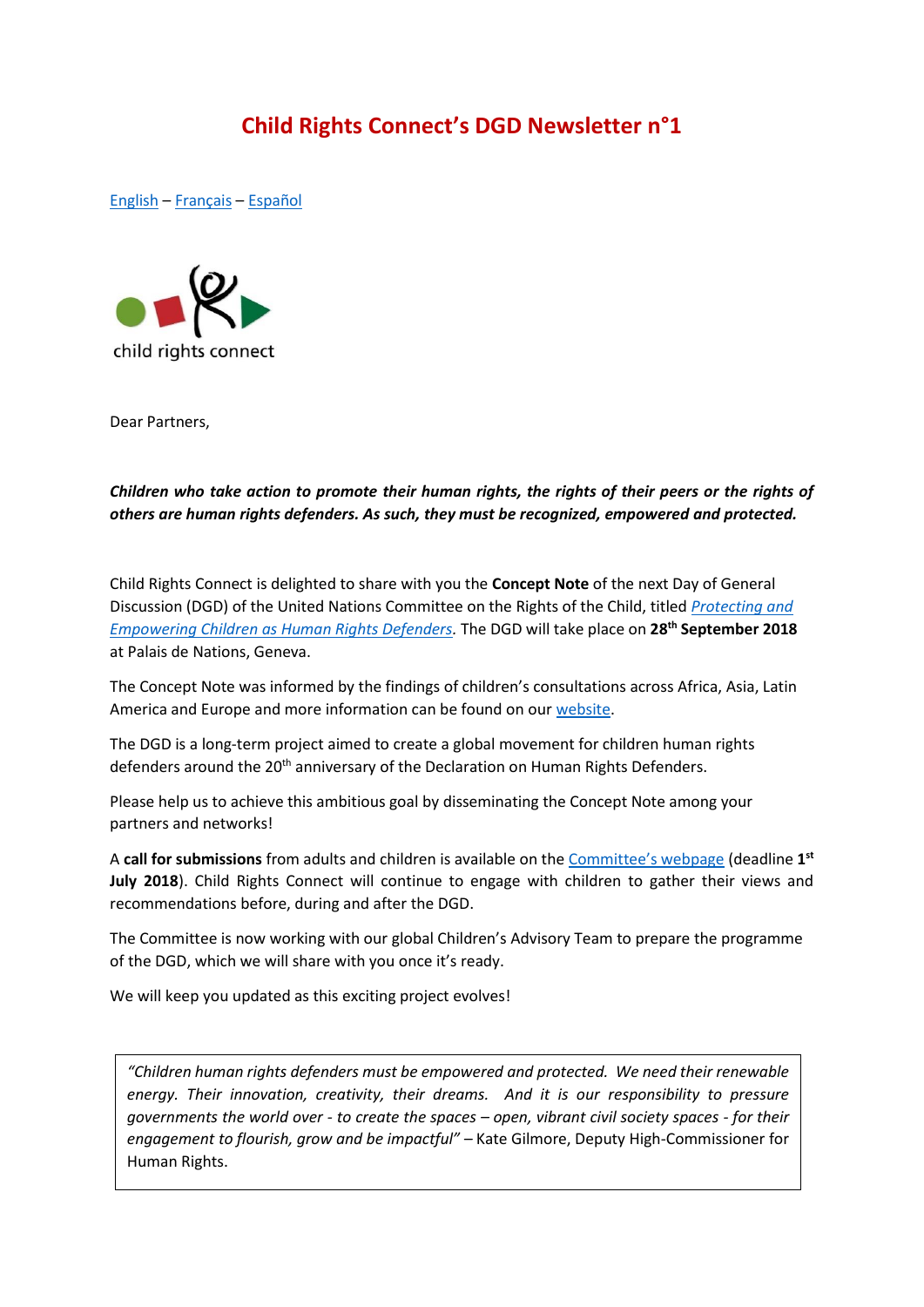Best regards,

Child Rights Connect Secretariat

### **child rights connect**

1 rue de Varembé, 1202 Geneva, Switzerland · T: +41(0)22 552 4130 · F: +41(0)22 552 4139

E: [secretariat@childrightsconnect.org](mailto:secretariat@childrightsconnect.org) · W: [www.childrightsconnect.org](http://www.childrightsconnect.org/)

Follow **child rights connect** on social media



[More information on the DGD](http://www.childrightsconnect.org/connect-with-the-un-2/committee-on-the-rights-of-the-child/days-of-general-discussion/)

<span id="page-1-0"></span>**Français**



Chers Partenaires,

*Les enfants qui prennent des mesures pour promouvoir leurs droits de l'homme, les droits de leurs pairs ou les droits des autres sont des défenseurs des droits de l'homme. Comme tels, ils doivent être reconnus, soutenues et protégés.* 

Child Rights Connect est ravi de partager avec vous la **Note Conceptuelle** de la prochaine Journée de Débat Générale du Comité des droits de l'enfant des Nations Unies, intitulée *[Protéger et soutenir les](http://www.ohchr.org/Documents/HRBodies/CRC/Discussions/2018/ConceptNote_FR.docx)  [enfants en tant que défenseur](http://www.ohchr.org/Documents/HRBodies/CRC/Discussions/2018/ConceptNote_FR.docx)s des droits de l'homme.* La Journée aura lieu le **28 septembre 2018** au Palais des Nations, à Genève.

La Note Conceptuelle est basée sur le résultat des consultations des enfants à travers l'Afrique, l'Asie, l'Amérique latine et l'Europe. Plus d'informations peuvent être trouvées sur notr[e site internet.](http://www.childrightsconnect.org/connect-with-the-un-2/committee-on-the-rights-of-the-child/days-of-general-discussion/fr/)

La Journée de Débat Générale est un projet à long terme visant à créer un mouvement mondial pour les enfants défenseurs des droits humains autour du 20eme anniversaire de la Déclaration sur les défenseurs des droits de l'homme.

Aidez-nous à atteindre cet objectif ambitieux en diffusant la note conceptuelle auprès de vos partenaires et dans vos réseaux !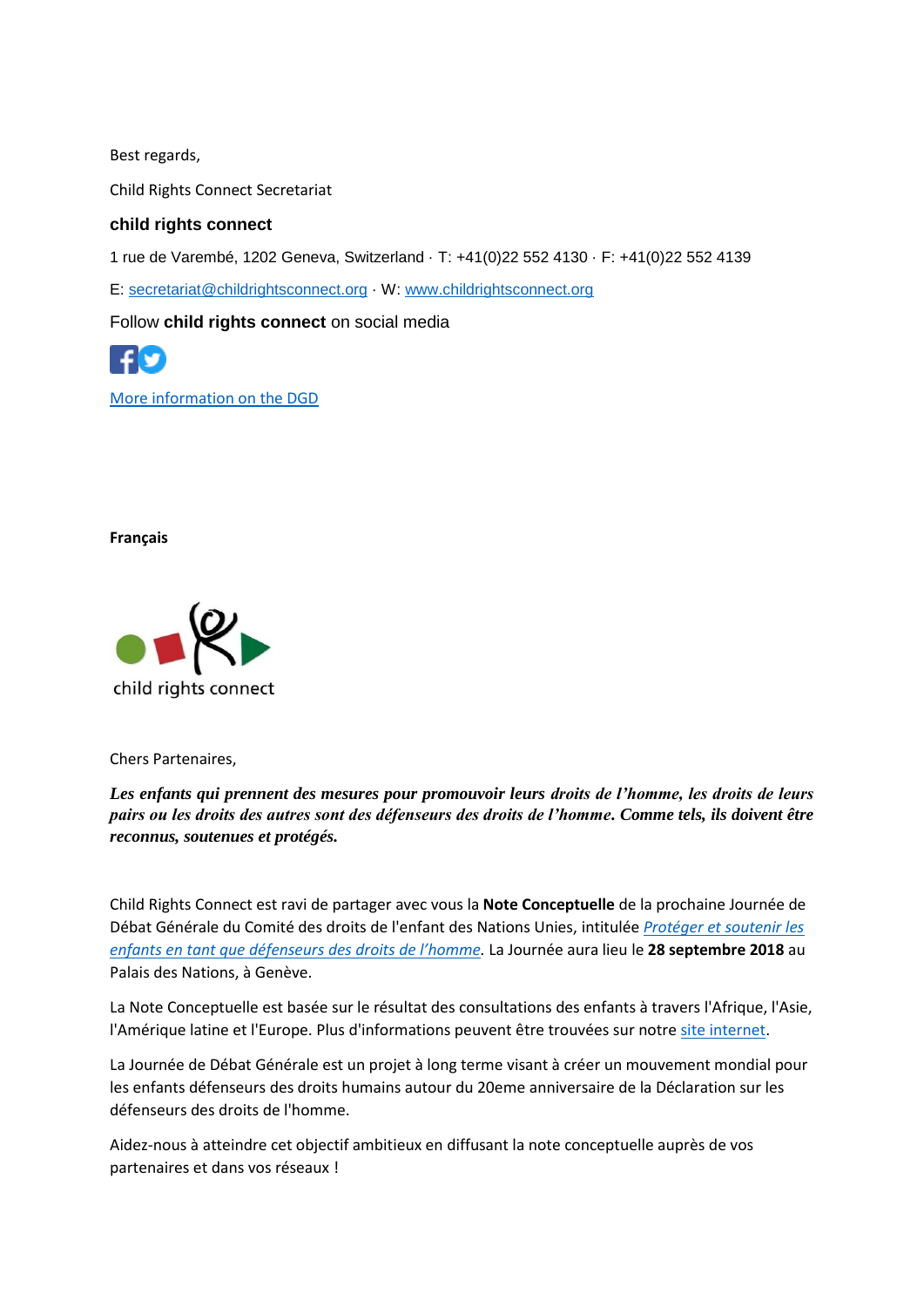Un **appel à soumissions** pour les adultes et les enfants est disponible sur la [page internet](http://www.ohchr.org/EN/HRBodies/CRC/Pages/Discussion2018.aspx) du Comité (date limite **1er juillet 2018**). Child Rights Connect continuera à s'engager auprès des enfants pour recueillir leurs points de vue et recommandations avant, pendant et après la Journée.

Le Comité travaille maintenant avec notre équipe internationale d'enfants conseillers pour préparer le programme de la Journée, que nous partagerons avec vous une fois qu'il sera prêt.

Nous vous tiendrons au courant de l'évolution de ce projet passionnant !

*"Children human rights defenders must be empowered and protected. We need their renewable energy. Their innovation, creativity, their dreams. And it is our responsibility to pressure governments the world over - to create the spaces – open, vibrant civil society spaces - for their engagement to flourish, grow and be impactful" –* Kate Gilmore, Deputy High-Commissioner for Human Rights.

Meilleures salutations !

Secrétariat de Child Rights Connect

#### **child rights connect**

1 rue de Varembé, 1202 Geneva, Switzerland · T: +41(0)22 552 4130 · F: +41(0)22 552 4139 E: [secretariat@childrightsconnect.org](mailto:secretariat@childrightsconnect.org) · W: [www.childrightsconnect.org](http://www.childrightsconnect.org/)

[Foll](https://www.facebook.com/childrightsconnect/)[ow](https://twitter.com/ChildRightsCnct) **child rights connect** on social media M

[Plus d'informations sur la Journée de](http://www.childrightsconnect.org/connect-with-the-un-2/committee-on-the-rights-of-the-child/days-of-general-discussion/fr/) Débat Générale

<span id="page-2-0"></span>**Español**



Queridos compañeros,